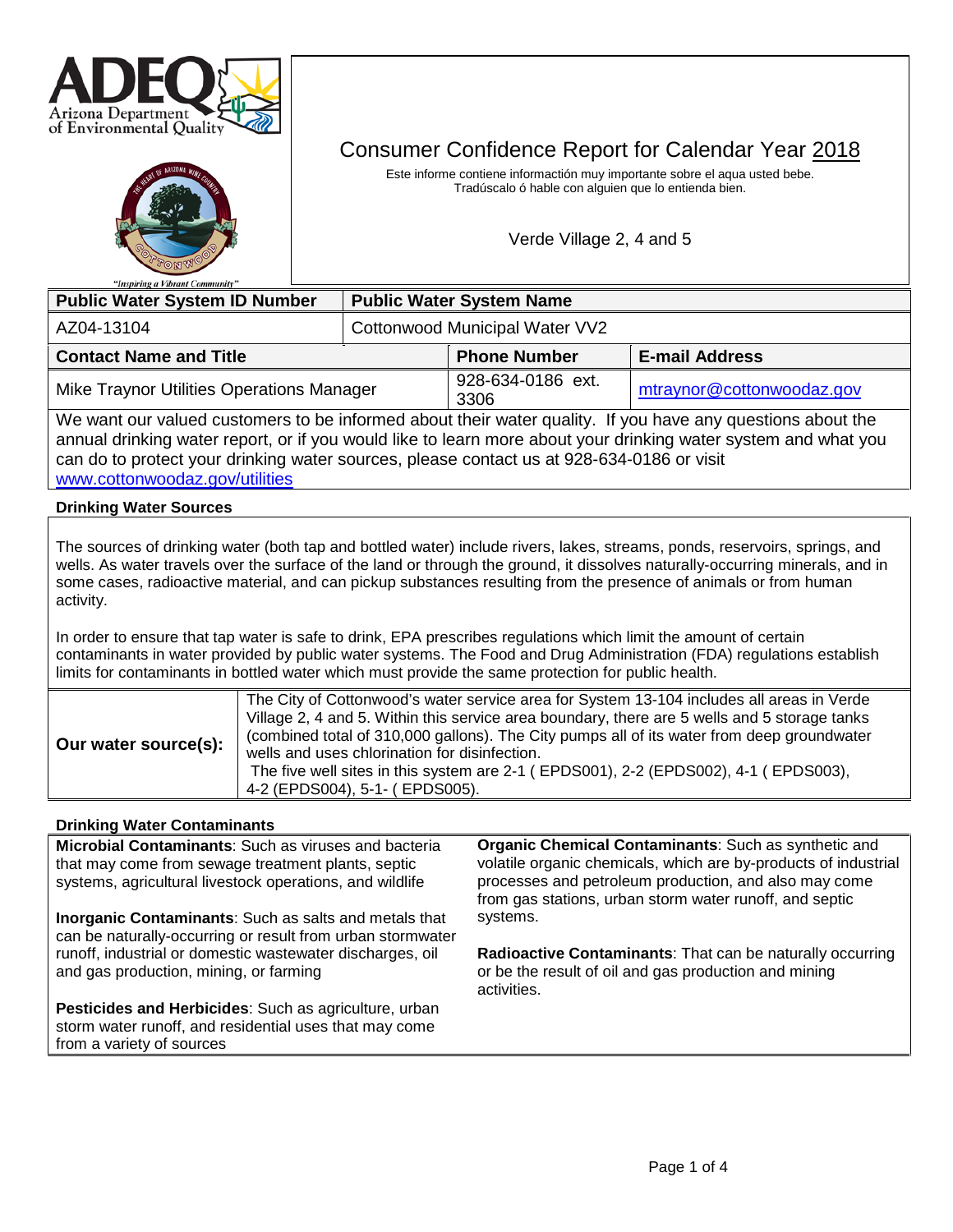#### **Vulnerable Population**

Drinking water, including bottled water, may reasonably be expected to contain at least small amounts of some contaminants. The presence of contaminants does not necessarily indicate that water poses a health risk. Some people may be more vulnerable to contaminants in drinking water than the general population.

Immuno-compromised persons such as persons with cancer undergoing chemotherapy, persons who have undergone organ transplants, people with HIV-AIDS or other immune system disorders, some elderly, and infants can be particularly at risk from infections. These people should seek advice about drinking water from their health care providers.

For more information about contaminants and potential health effects, or to receive a copy of the U.S. Environmental Protection Agency (EPA) and the U.S. Centers for Disease Control (CDC) guidelines on appropriate means to lessen the risk of infection by *Cryptosporidium* and microbiological contaminants call the EPA *Safe Drinking Water Hotline* at 1-800- 426-4791.

#### **Source Water Assessment**

- LOW RISK: Based on the information currently available on the hydrogeology and the land uses adjacent to or within the specified distance of the drinking water source(s) for this public water system, the department has given a low risk designation for the degree to which this public water system drinking water source(s) are protected. A low risk designation indicates that most source water protection measures are either already implemented, or the hydrogeology is such that the source water protection measures will have little impact on protection.
- Further source water assessment documentation can be obtained by contacting ADEQ.

#### **Definitions**

**Treatment Technique (TT)**: A required process intended to reduce the level of a contaminant in drinking water

**Level 1 Assessment**: A study of the water system to identify potential problems and determine (if possible) why total coliform bacteria was present

**Level 2 Assessment**: A very detailed study of the water system to identify potential problems and determine (if possible) why an *E. coli* MCL violation has occurred and/or why total coliform bacteria was present

**Action Level (AL)**: The concentration of a contaminant which, if exceeded, triggers treatment, or other requirements

**Maximum Contaminant Level (MCL)**: The highest level of a contaminant that is allowed in drinking water

**Maximum Contaminant Level Goal MCLG)**: The level of a contaminant in drinking water below which there is no known or expected risk to health

**Maximum Residual Disinfectant Level (MRDL)**: The level of disinfectant added for water treatment that may not be exceeded at the consumer's tap

**Maximum Residual Disinfectant Level Goal (MRDLG)**: The level of disinfectant added for treatment at which no known or anticipated adverse effect on health of persons would occur

**EPDS:** Entry Point Into Distribution System- the point at which water is discharged into the distribution system from a well, storage tank, pressure tank or water treatment plant.

**DSMRT:** Distribution Maximum Residence Time- A location that provides water to customers, where the water has been in the system longest relative to the EPDS.

**RAA:** Running Annual Average- an average of monitoring results for the previous 12 calendar months or previous 4 quarters.

**Minimum Reporting Limit (MRL)**: The smallest measured concentration of a substance that can be reliably measured by a given analytical method

**Millirems per year (MREM)**: A measure of radiation absorbed by the body

**Not Applicable (NA)**: Sampling was not completed by regulation or was not required

**Not Detected (ND or <):** Not detectable at reporting limit

**Nephelometric Turbidity Units (NTU)**: A measure of water clarity

**Million fibers per liter (MFL)**

**Picocuries per liter (pCi/L)**: Measure of the radioactivity in water

**ppm**: Parts per million or Milligrams per liter (mg/L)

**ppb**: Parts per billion or Micrograms per liter (µg/L)

**ppt**: Parts per trillion or Nanograms per liter (ng/L)

| ן ויסווטעומוווס טכו וונכו נווער בן | ppm $\times$ 1000 = ppb |
|------------------------------------|-------------------------|
| ppq: Parts per quadrillion or      | $ppb \times 1000 = ppt$ |
| Picograms per liter (pg/L)         | ppt $\times$ 1000 = ppg |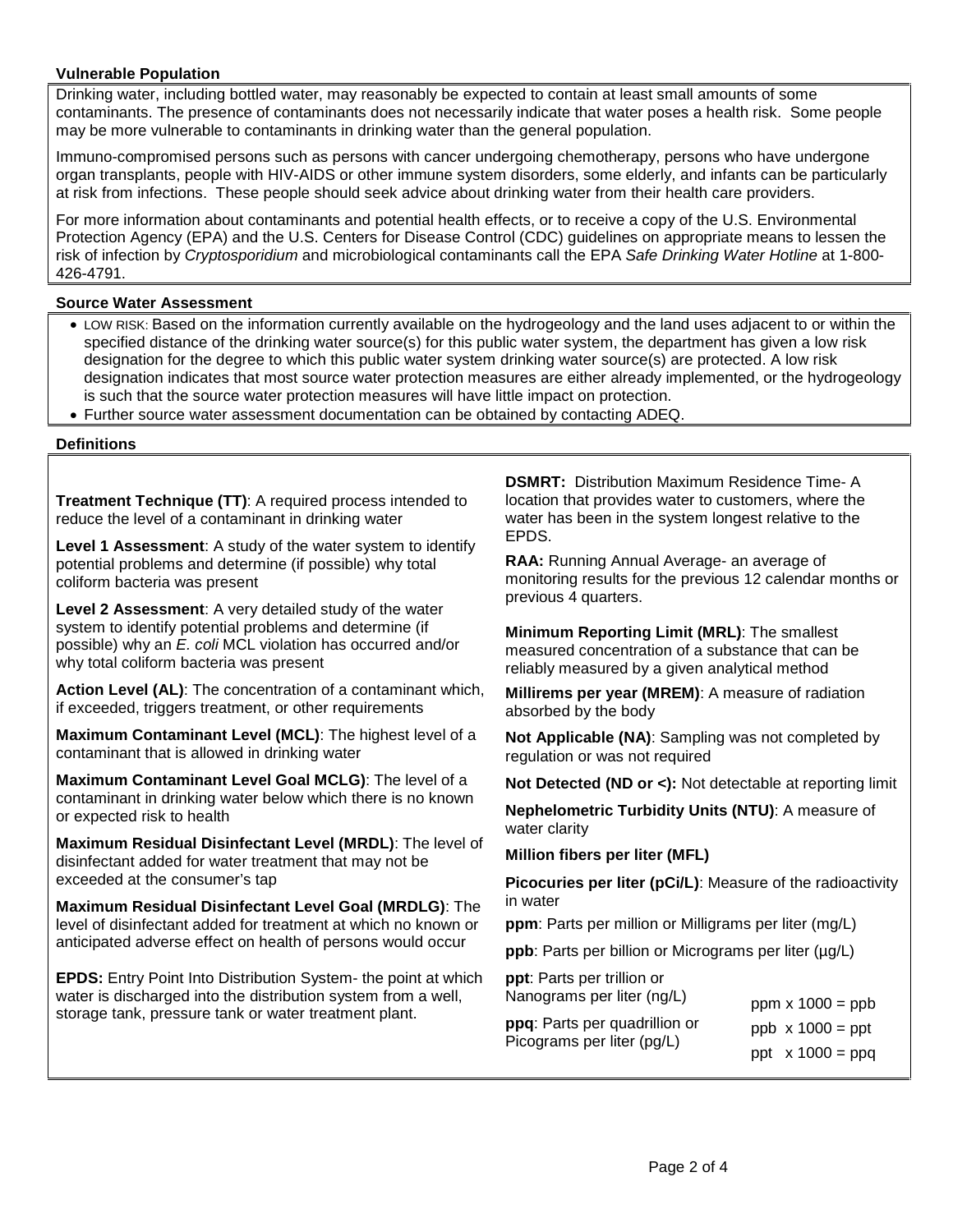#### **Lead Informational Statement:**

Lead, in drinking water, is primarily from materials and components associated with service lines and home plumbing. If present, elevated levels of lead can cause serious health problems, especially for pregnant women and young children. **Cottonwood Municipal Water** is responsible for providing high quality drinking water, but cannot control the variety of materials used in plumbing components. When your water has been sitting for several hours, you can minimize the potential for lead exposure by flushing your tap for 30 seconds to 2 minutes before using water for drinking or cooking. Information on lead in drinking water, testing methods, and steps you can take to minimize exposure is available from the Safe Drinking Water Hotline or at [www.epa.gov/safewater/lead.](http://www.epa.gov/safewater/lead)

## **Water Quality Data – Regulated Contaminants**

We routinely monitor for contaminants in your drinking water according to Federal and State laws. The State of Arizona requires us to monitor for certain contaminants less than once per year because the concentrations of these contaminants are not expected to vary significantly from year to year, or the system is not considered vulnerable to this type of contamination. Some of our data, though representative, may be more than one year old.

We did not include the results for Total Coliform Bacteria, E.Coli, Synthetic Organic Chemicals (SOC) including Pesticides, Volatile Organic Chemicals (VOC), Cadmium, Mercury, Selenium, Antimony, Beryllium, Cyanide, Nickel, Thallium, Nitrite, Haloacetic Acids (HAA5), Asbestos, Combined Radium , and Aroclor (PCB Screening test) in this report, as the results were **non-detect** (ND). If you have questions on a particular contaminant, please contact Mike Traynor – Utilities Operations Manager at (928) 634-0186 ext. 3306.

| <b>Disinfectants</b>                | MCL<br><b>Violation</b><br>Y or N        | <b>Highest Level</b><br>Detected                                                        | Range of All<br><b>Samples</b><br>(Low-High)     | <b>MRDL</b> | <b>MRDLG</b>   | Sample<br><b>Month</b><br>& Year        | <b>Likely Source of</b><br>Contamination                                                                                              |
|-------------------------------------|------------------------------------------|-----------------------------------------------------------------------------------------|--------------------------------------------------|-------------|----------------|-----------------------------------------|---------------------------------------------------------------------------------------------------------------------------------------|
| Chlorine (ppm)                      | N                                        | 0.63                                                                                    | $0.53 - 0.63$                                    | 4           | $\mathbf 0$    | Qtrly<br>2018                           | Water additive used to control<br>microbes                                                                                            |
| Lead & Copper                       | <b>MCL</b><br><b>Violation</b><br>Y or N | 90 <sup>th</sup> Percentile                                                             | Number of<br><b>Samples</b><br><b>Exceeds AL</b> | <b>AL</b>   | <b>ALG</b>     | <b>Sample</b><br><b>Month</b><br>& Year | <b>Likely Source of</b><br>Contamination                                                                                              |
| Copper (ppm)                        | N                                        | 0.195                                                                                   | 0                                                | 1.3         | 1.3            | 8/2016                                  | Corrosion of household<br>plumbing systems; erosion of<br>natural deposits                                                            |
| Lead (ppb)                          | N                                        | 2.3                                                                                     | 0                                                | 15          | $\mathbf 0$    | 8/2016                                  | Corrosion of household<br>plumbing systems; erosion of<br>natural deposits                                                            |
| <b>Radionuclides</b>                | <b>MCL</b><br>Violation<br>Y or N        | Running<br><b>Annual Average</b><br>(RAA) OR<br><b>Highest Level</b><br><b>Detected</b> | Range of All<br><b>Samples</b><br>(Low-High)     | <b>MCL</b>  | <b>MCLG</b>    | <b>Sample</b><br><b>Month</b><br>& Year | <b>Likely Source of</b><br><b>Contamination</b>                                                                                       |
| Alpha Emitters (pCi/L)              | N                                        | 0.8                                                                                     | $0 - 0.8$                                        | 15          | 0              | 3/2016                                  | Erosion of natural deposits                                                                                                           |
| <b>Inorganic Chemicals</b><br>(IOC) | <b>MCL</b><br><b>Violation</b><br>Y or N | Running<br><b>Annual Average</b><br>(RAA) OR<br><b>Highest Level</b><br><b>Detected</b> | Range of All<br><b>Samples</b><br>(Low-High)     | <b>MCL</b>  | <b>MCLG</b>    | Sample<br><b>Month</b><br>& Year        | <b>Likely Source of</b><br>Contamination                                                                                              |
| $\text{Arsenic}^1 \text{ (ppb)}$    | N                                        | $\overline{7}$                                                                          | $0 - 21$                                         | 10          | $\Omega$       | Qtrly<br>2018                           | Erosion of natural deposits,<br>runoff from orchards, runoff<br>from glass and electronics<br>production wastes                       |
| Barium (ppm)                        | N                                        | 0.56                                                                                    | $0.47 - 0.56$                                    | 2           | $\overline{2}$ | 5/2018                                  | Discharge of drilling wastes;<br>discharge from metal<br>refineries; Erosion of natural<br>deposits                                   |
| Fluoride (ppm)                      | N                                        | 0.35                                                                                    | $0.27 - 0.35$                                    | 4           | 4              | 5/2018                                  | Erosion of natural deposits;<br>water additive which<br>promotes strong teeth;<br>discharge from fertilizer and<br>aluminum factories |
| Nitrate <sup>2</sup> (ppm)          | N                                        | 1.3                                                                                     | $0.39 - 1.3$                                     | 10          | 10             | 5/2018                                  | Runoff from fertilizer use;<br>leaching from septic tanks,<br>sewage; erosion of natural<br>deposits                                  |

**These tables show the results of our monitoring for the period of January 1 to December 31, 2018 unless otherwise noted.**